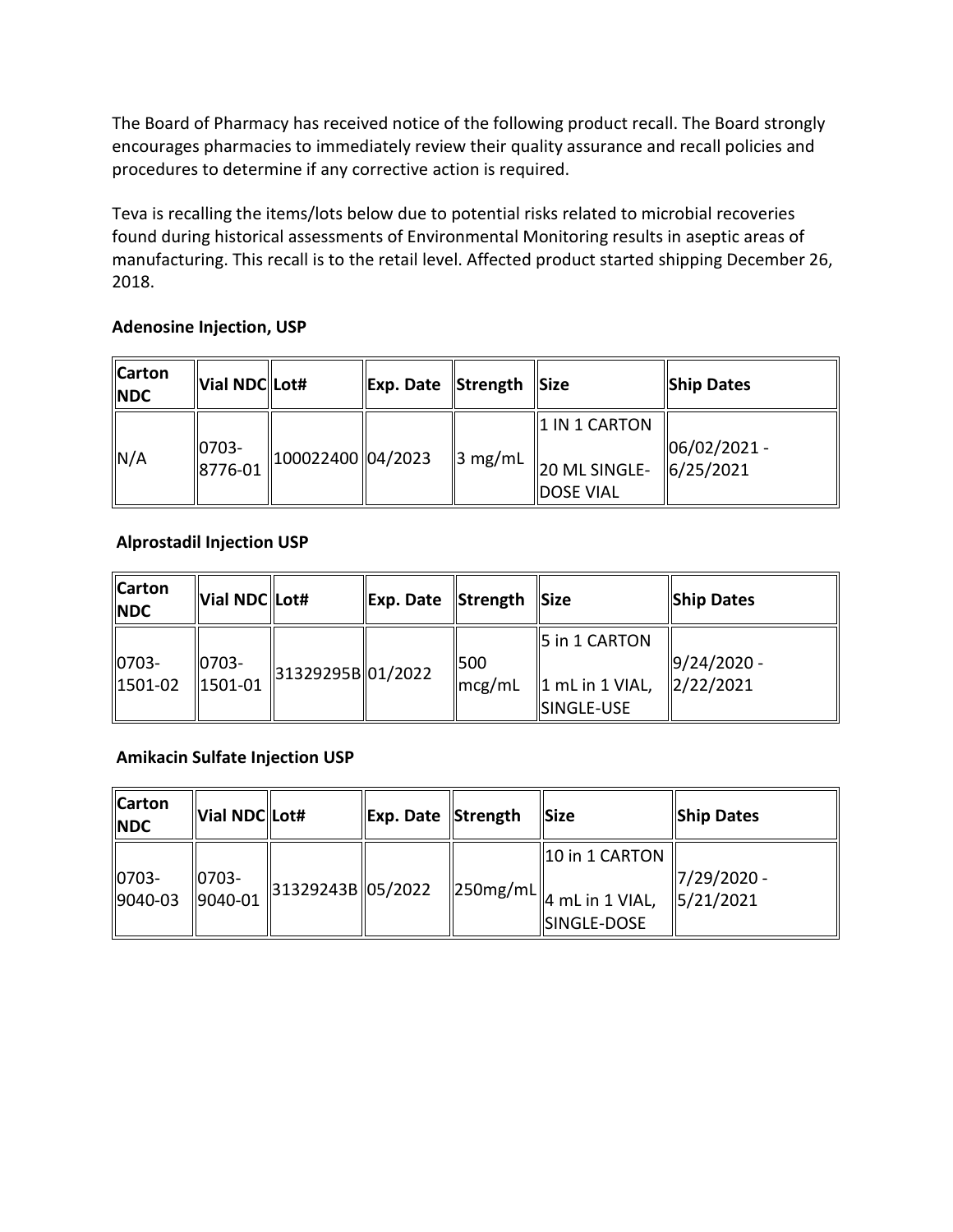# **DAUNORUBICIN Hydrochloride Injection**

| 10 in 1 CARTON                                                                                                                  | <b>Ship Dates</b> |  | Exp. Date SStrength Size | Vial NDC Lot# | <b>Carton</b><br><b>NDC</b> |
|---------------------------------------------------------------------------------------------------------------------------------|-------------------|--|--------------------------|---------------|-----------------------------|
| 31329250B  08/2022<br>$\parallel$ 5mg/mL<br>$\parallel$ 4 mL in 1 VIAL,<br>5233-13<br>$ 5233-11 $<br> 07/06/2021<br>SINGLE-DOSE | $ 01/05/2021 -$   |  |                          | $10703 -$     | 0703-                       |

### **Epoprostenol Sodium for Injection**

| <b>Tray</b><br><b>NDC</b> | Vial/Carton<br><b>NDC</b> | Lot#                                                         | Exp.<br>Date | Strength Size |                                                                           | <b>Ship Dates</b>                         |
|---------------------------|---------------------------|--------------------------------------------------------------|--------------|---------------|---------------------------------------------------------------------------|-------------------------------------------|
| N/A                       | 0703-1995-<br>101         | $\parallel$ 31329113B $\parallel$ 05/2022 $\parallel$ 1.5 mg |              |               | $\parallel$ 1 in 1 CARTON<br>$\parallel$ 1 X 10mL VIAL/<br><b>ICARTON</b> | $ 07/01/2020 -$<br>$\frac{109}{02}$ /2020 |

### **Haloperidol Decanoate Injection**

| $\mathbf{u}$                | 01                   | אייו כיבון בכסכן בטבע וכובל כביכן        |                    |                          | $\parallel$ 1 X 10mL VIAL/<br><b>CARTON</b>            | 09/02/2020                  |
|-----------------------------|----------------------|------------------------------------------|--------------------|--------------------------|--------------------------------------------------------|-----------------------------|
|                             |                      | <b>Haloperidol Decanoate Injection</b>   |                    |                          |                                                        |                             |
| <b>Carton</b><br><b>NDC</b> | Vial NDC Lot#        |                                          | Exp. Date Strength |                          | Size                                                   | <b>Ship Dates</b>           |
|                             |                      | 31327056B 03/2022                        |                    |                          | 10 in 1 CARTON                                         |                             |
| $ 0703 -$<br>7131-03        | $\parallel$ 0703-    | $\ $ 7131-01 $\ $ 31328547B $\ $ 01/2023 |                    | 100<br>$\parallel$ mg/mL | 1 mL in 1 VIAL,<br>SINGLE-DOSE                         | 10/08/2019 -<br>04/23/2021  |
| N/A                         | $ 0703 -$<br>7133-01 | 31327066B 03/2022                        |                    | $\vert$ 100<br>mg/mL     | 1 in 1 CARTON<br>$\vert$ 5 mL in 1 VIAL,<br>MULTI-DOSE | $10/17/2019 -$<br>5/11/2020 |

### **IDArubicin Hydrochloride Injection**

| $\ $ Tray<br><b>NDC</b> | Vial/Carton<br><b>NDC</b> | Lot#              | Exp. Date Strength Size |                                                                                            | Ship Dates                        |
|-------------------------|---------------------------|-------------------|-------------------------|--------------------------------------------------------------------------------------------|-----------------------------------|
| N/A                     | 0703-4156-<br>'11         | 31328668B 04/2023 |                         | 1 in 1 CARTON<br>$\ 1 \text{ mg/mL} \  20 \text{ mL in 1}$<br>VIAL, SINGLE-<br><b>DOSE</b> | $ 05/28/2020 -$<br>$\ 05/14/2021$ |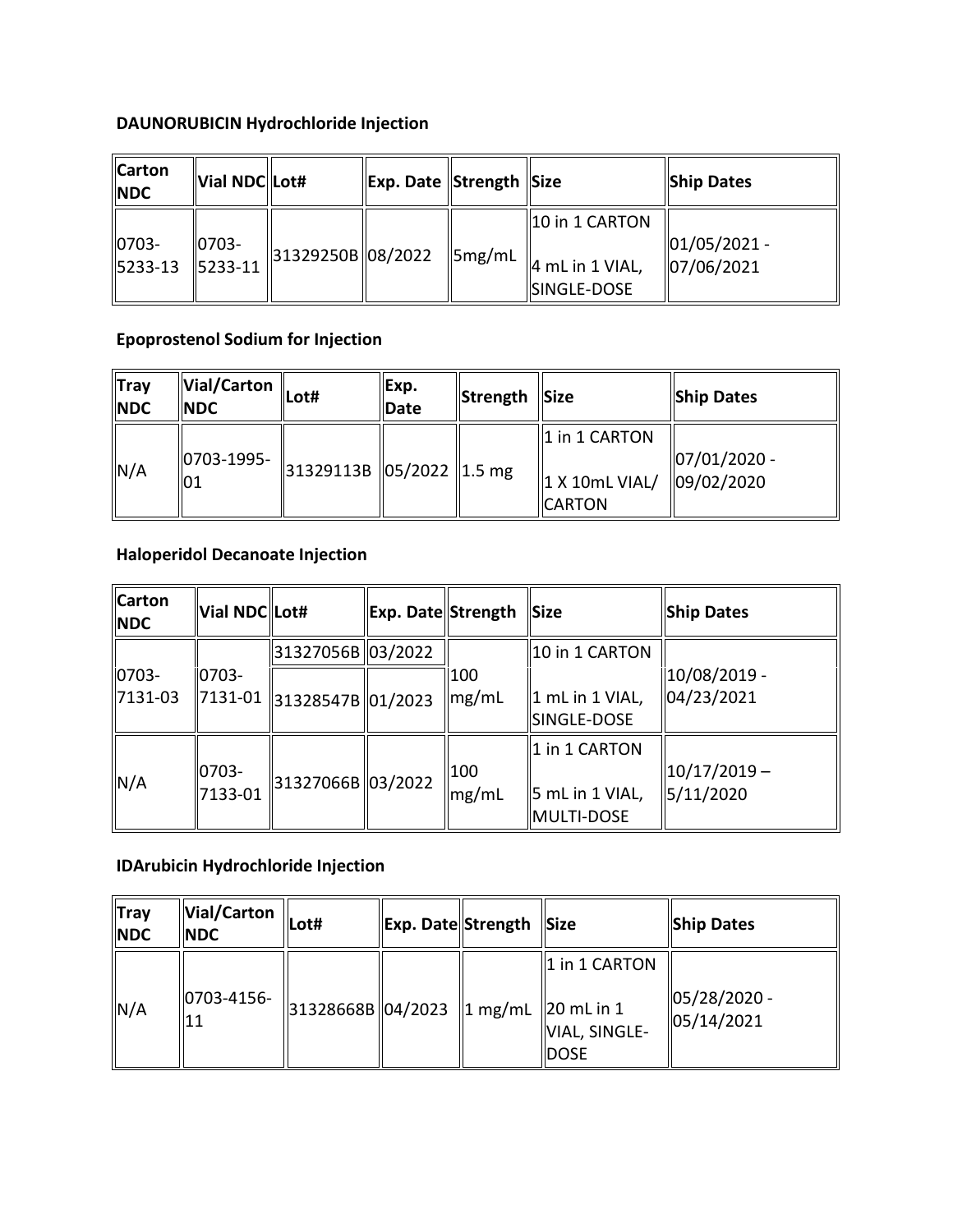**Leucovorin Calcium for Injection, USP** 

| <b>Tray</b><br><b>NDC</b> | Vial/Carton<br><b>NDC</b> | Lot#              | Exp.<br><b>Date</b> | Strength                   | <b>Size</b>                                                | <b>Ship Dates</b>          |
|---------------------------|---------------------------|-------------------|---------------------|----------------------------|------------------------------------------------------------|----------------------------|
|                           |                           | 31325596B 08/2021 |                     |                            |                                                            |                            |
|                           |                           | 31328129B 11/2022 |                     |                            |                                                            |                            |
|                           |                           | 31328356B 01/2023 |                     |                            |                                                            |                            |
|                           |                           | 31329297B 06/2023 |                     |                            |                                                            |                            |
|                           |                           | 31329569B 08/2023 |                     |                            |                                                            |                            |
| N/A                       | 0703-5140-<br>01          | 31329821B 09/2023 |                     | 100<br>mg/vial             | 1 IN 1 CARTON<br>10 ML IN 1<br>VIAL, SINGLE-<br><b>USE</b> | 12/26/2018 -<br>07/06/2021 |
|                           |                           | 31325852B 10/2021 |                     |                            |                                                            |                            |
|                           |                           | 31325985B 10/2021 |                     |                            |                                                            |                            |
|                           |                           | 31326349B 01/2022 |                     |                            |                                                            |                            |
|                           |                           | 31326873B 03/2022 |                     |                            |                                                            |                            |
|                           |                           | 31326995B 05/2022 |                     |                            |                                                            |                            |
|                           |                           | 31327158B 06/2022 |                     |                            |                                                            |                            |
|                           |                           | 31328946B 05/2023 |                     |                            | 1 in 1 CARTON                                              |                            |
| N/A                       | 0703-5145-<br>01          | 31329180B 05/2023 |                     | 350<br>$\parallel$ mg/vial | 17.5 mL in 1<br>VIAL, SINGLE-<br><b>USE</b>                | 02/13/2019 -<br>01/14/2021 |

# **Leucovorin Calcium For Injection novaplus™**

| <b>Tray</b><br><b>NDC</b> | Vial/Carton<br><b>NDC</b> | lLot#             | Exp. Date Strength Size |                |                                                                                | <b>Ship Dates</b>          |
|---------------------------|---------------------------|-------------------|-------------------------|----------------|--------------------------------------------------------------------------------|----------------------------|
| N/A                       | 0703-5145-<br>91          | 31328285B 11/2022 |                         | 350<br>mg/vial | $\ 1\ $ in 1 CARTON<br>$\parallel$ 17.5 mL in 1<br>VIAL, SINGLE-<br><b>USE</b> | 02/28/2020 -<br>11/16/2020 |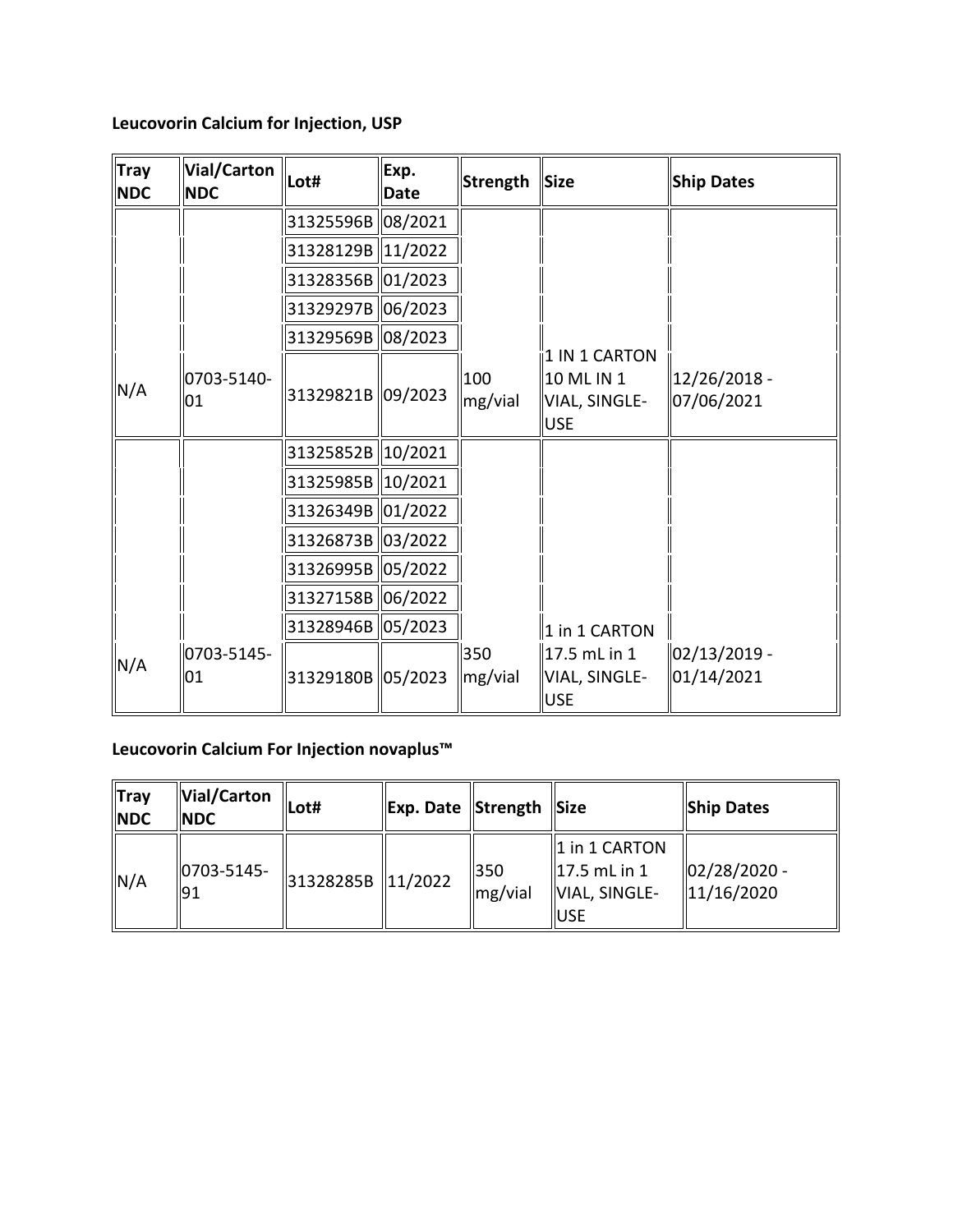| <b>Tray</b><br><b>NDC</b> | Vial NDC Lot#                       |           | Exp. Date          |    | Strength | <b>Size</b> |                                                 | <b>Ship Dates</b>          |
|---------------------------|-------------------------------------|-----------|--------------------|----|----------|-------------|-------------------------------------------------|----------------------------|
|                           |                                     | 31328455B | 09/2021            |    |          |             |                                                 |                            |
|                           |                                     | 31329340B | 01/2022            |    |          |             | $25$ in 1 TRAY                                  |                            |
| 0703-<br>0031-04          | 0703-<br>$ 0031 - 01$               | 31329439B | 01/2022            | 40 | mg/mL    |             | 1 mL in 1 VIAL,<br>SINGLE-DOSE                  | 07/24/2020 -<br>6/11/2021  |
| N/A                       | 0703-<br>0031-01                    | 31328347B | 07/2021            | 40 | mg/mL    |             | 1 in 1 CARTON<br>1 mL in 1 VIAL,<br>SINGLE-DOSE | 05/07/2020 -<br>09/09/2020 |
| N/A                       | 0703-<br>0043-01                    | 31328321B | 07/2021            | 40 | mg/mL    |             | 5 mL in 1 VIAL,<br>MULTI-DOSE                   | 6/26/2020 -<br>10/13/2020  |
|                           |                                     | 31328368B | 07/2021            |    |          |             |                                                 |                            |
|                           |                                     | 31328394B | 07/2021            |    |          |             |                                                 |                            |
|                           |                                     | 31328699B | 09/2021            |    |          |             |                                                 |                            |
|                           |                                     | 31328834B | 10/2021            |    |          |             | 1 in 1 CARTON                                   |                            |
| N/A                       | 0703-<br>0045-01                    | 31329286B | 12/2021            | 40 | mg/mL    |             | $1 \times 10$ mL<br><b>MULTIPLE DOSE</b>        | 03/06/2020 -<br>06/04/2021 |
|                           |                                     | 31329363B | 01/2022            |    |          |             | 25 in 1 TRAY                                    |                            |
| 0703-<br>0051-04          | 10703-<br>$\ 0051 - 01$             | 31329484B | 03/2022            | 80 | mg/mL    |             | 1 mL in 1 VIAL,<br><b>SINGLE DOSE</b>           | 05/06/2021 -<br>07/06/2021 |
|                           |                                     | 31328367B | 07/2021            |    |          |             |                                                 |                            |
|                           |                                     | 31328431B | 07/2021            |    |          |             |                                                 |                            |
| N/A                       | 0703-<br>0063-01                    | 31329014B | 11/2021            | 80 | mg/mL    |             | 1 in 1 CARTON<br>5 mL in 1 VIAL,<br>MULTI-DOSE  | 7/31/2020 -<br>4/30/2021   |
|                           | <b>Metoclopramide Injection USP</b> |           |                    |    |          |             |                                                 |                            |
| <b>Tray</b><br><b>NDC</b> | <b>Vial/Carton</b><br><b>NDC</b>    | Lot#      | Exp. Date Strength |    |          |             | <b>Size</b>                                     | <b>Ship Dates</b>          |
|                           |                                     | 31326043B | 10/2021            |    |          |             |                                                 |                            |
|                           |                                     | 31326138B | 11/2021            |    |          |             |                                                 |                            |

# **MethylPREDNISolone Acetate Injectable Suspension USP**

# **Metoclopramide Injection USP**

| $\ $ Tray<br><b>INDC</b> | Vial/Carton<br><b>INDC</b> | Lot#                | <b>Exp. Date Strength Size</b> |  | <b>Ship Dates</b> |
|--------------------------|----------------------------|---------------------|--------------------------------|--|-------------------|
|                          |                            | 31326043B   10/2021 |                                |  |                   |
|                          |                            | 31326138B   11/2021 |                                |  |                   |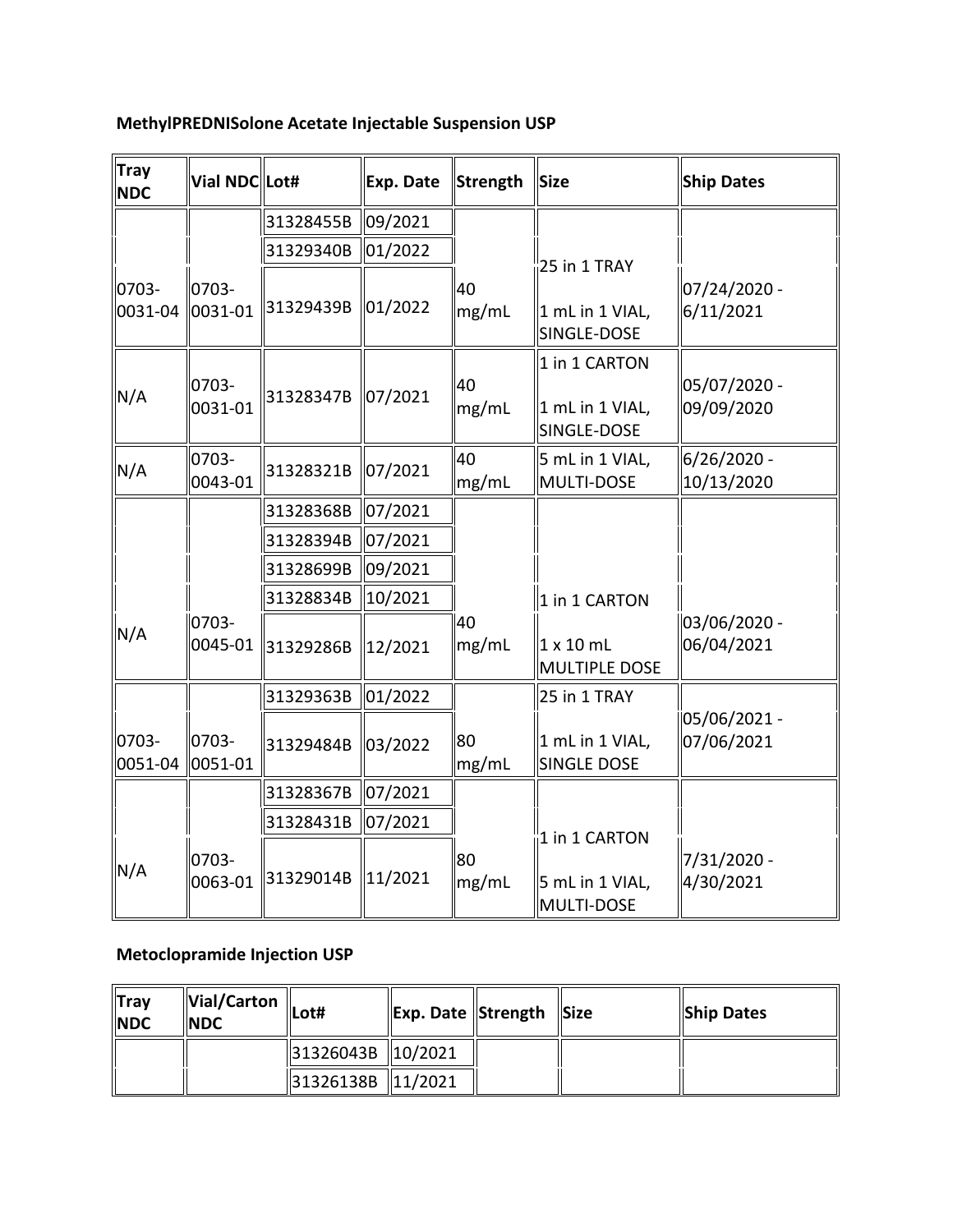| Tray<br><b>NDC</b>          | Vial/Carton<br><b>NDC</b> | Lot#      | Exp. Date SStrength |                                                   | <b>Size</b>                           | <b>Ship Dates</b> |
|-----------------------------|---------------------------|-----------|---------------------|---------------------------------------------------|---------------------------------------|-------------------|
|                             |                           | 31329399B | 08/2023             |                                                   |                                       |                   |
| $ 0703 -$<br>  4502-04   01 | $\frac{1}{10}$ 0703-4502- | 31329539B | 08/2023             | $\frac{1}{2}$ 5 mg /mL $\frac{1}{12}$ 5 in 1 TRAY |                                       | $109/03/2020 -$   |
|                             |                           | 31329599B | 09/2023             |                                                   | $\vert$ 2 mL in 1 VIAL,<br>SINGLE-USE | 07/06/2021        |

### **Norepinephrine Bitartrate Injection USP**

| Tray<br><b>NDC</b>      | Vial NDC Lot#        |           | Exp. Date | Strength | Size                                            | <b>Ship Dates</b>           |
|-------------------------|----------------------|-----------|-----------|----------|-------------------------------------------------|-----------------------------|
| $ 0703 -$<br>$ 1153-03$ | 0703-<br>1153-01     | 31329045B | 07/2021   |          |                                                 |                             |
| $ 0703 -$<br>$ 1153-03$ | $ 0703 -$<br>1153-01 | 31329077B | 08/2021   | 1 mg/mL  | 10 in 1 CARTON<br>4 mL in 1 VIAL,<br>SINGLE-USE | 06/08/2020 -<br> 01/20/2021 |
| $ 0703 -$<br>$ 1153-03$ | 0703-<br>1153-01     | 31329312B | 09/2021   |          |                                                 |                             |

### **Octreotide Acetate Injection**

| <b>Tray</b><br><b>NDC</b> | Vial NDC Lot#    |           | Exp. Date | Strength      | <b>Size</b>                                           | <b>Ship Dates</b>          |
|---------------------------|------------------|-----------|-----------|---------------|-------------------------------------------------------|----------------------------|
| N/A                       | 0703-<br>3333-01 | 31329150B | 06/2022   | 200<br>mcg/mL | 1 in 1 CARTON<br>5 mL in 1 VIAL,<br><b>MULTI-DOSE</b> | 07/14/2020 -<br>10/05/2020 |
| 0703-<br>3311-04          | 0703-<br>3311-01 | 31327466B | 08/2021   | 100<br>mcg/mL | 25 in 1 TRAY<br>1 mL in 1 VIAL,<br>SINGLE-USE         | 09/09/2019 -<br>10/24/2019 |
| 0703-<br>3301-04          | 0703-<br>3301-01 | 31329169B | 06/2022   |               | 25 in 1 TRAY                                          |                            |
| 0703-<br>3301-04          | 0703-<br>3301-01 | 31329231B | 06/2022   | 50<br>mcg/mL  | 1 mL in 1 VIAL,<br>SINGLE-USE                         | 07/14/2020 -<br>10/13/2020 |